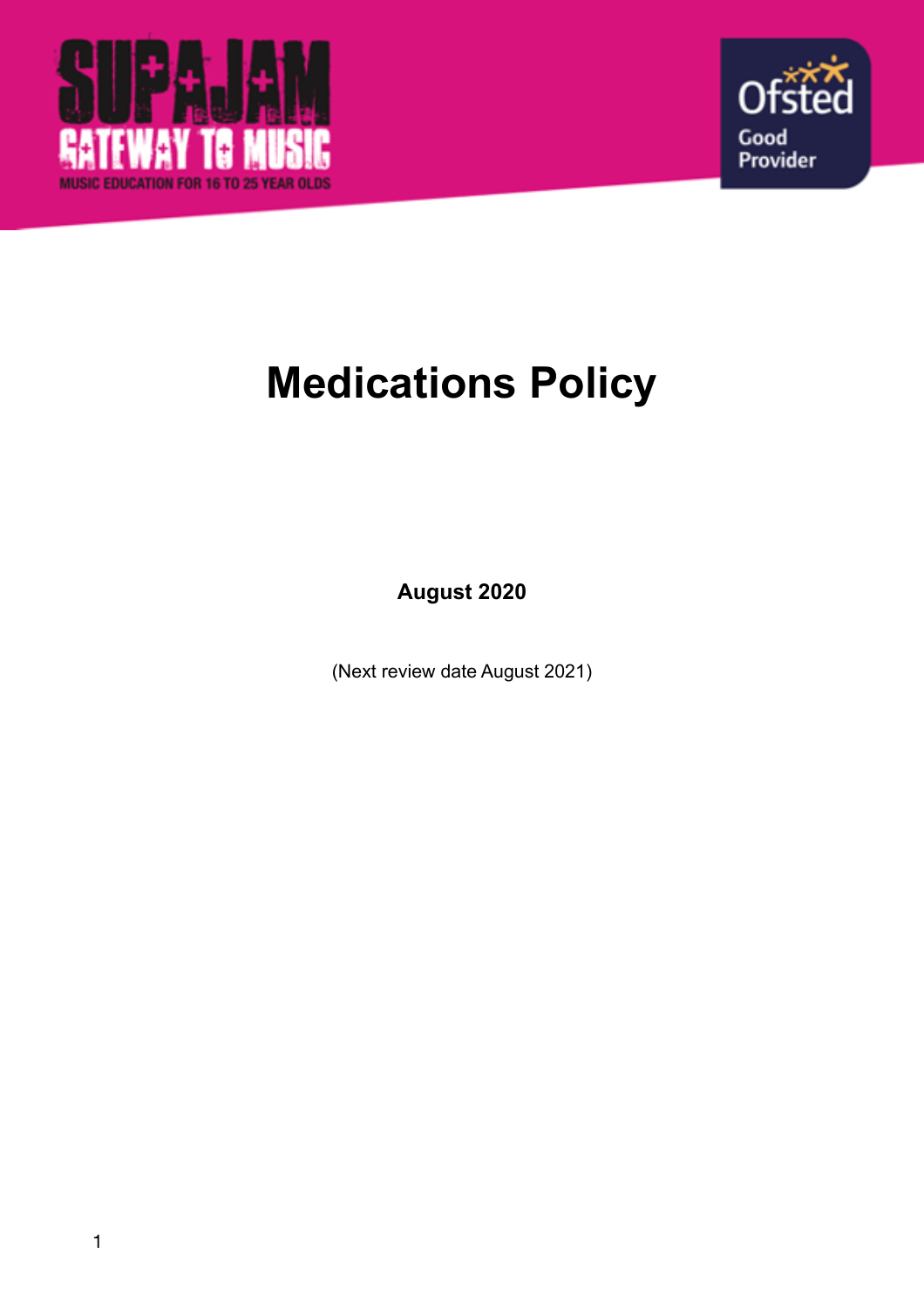# **Overview/purpose of the policy**

This policy has been developed with the intention of identifying students that wish to carry some types of prescription medication whilst in college, have a backup supply of emergency medication held at college, have daily medication stored for them whilst they are in college, be observed taking the medication whilst at college or need college staff to administer medication to them.

It is preferable that students, where possible, take their medication out of college hours or, if they have to take medication whilst in college they are encouraged to do so independently.

This policy will help to ensure that all appropriate measures have been put in place to facilitate the safety of any student requiring medication in college as well as the safety of any staff that who are involved with the handling, storing, observation or administering of the medication.

In the event of a student requiring prescription medication that is lifesaving (Epipen being an exception) or a controlled drug, further information would be required from the student's medical practitioners. The college may also carry out an internal review to ensure that the specific requirements of that student could be met whilst keeping the student and others safe.

This policy excludes 'everyday' medicines such as paracetamol, asthma inhalers etc unless the identified need of the student in question means they may require supervision to ensure their safety.

# **2. Process**

Identification of students with a medical condition that requires:

- bringing medication into college;
- medication to be safely stored;
- observation when taking their medication;
- staff to administer their medication:

will be identified through the Application process, information received from schools, teachers or from other college staff.

Once a student has been identified, they and/or their parents or guardians will discuss their needs with the Operations Manager to establish;

- the details of their condition
- any adjustments which may be required

Using the information provided, the student may have a Care Plan formulated.

If the student is requesting that they have their medication stored for them and/or be observed taking the medication, a Care Plan will be drawn up with all details of the condition and adjustments required.

If the student wishes to independently take medication at college, this information will be added to Arbor (our management information system) in case of an emergency situation where an ambulance may need to be called.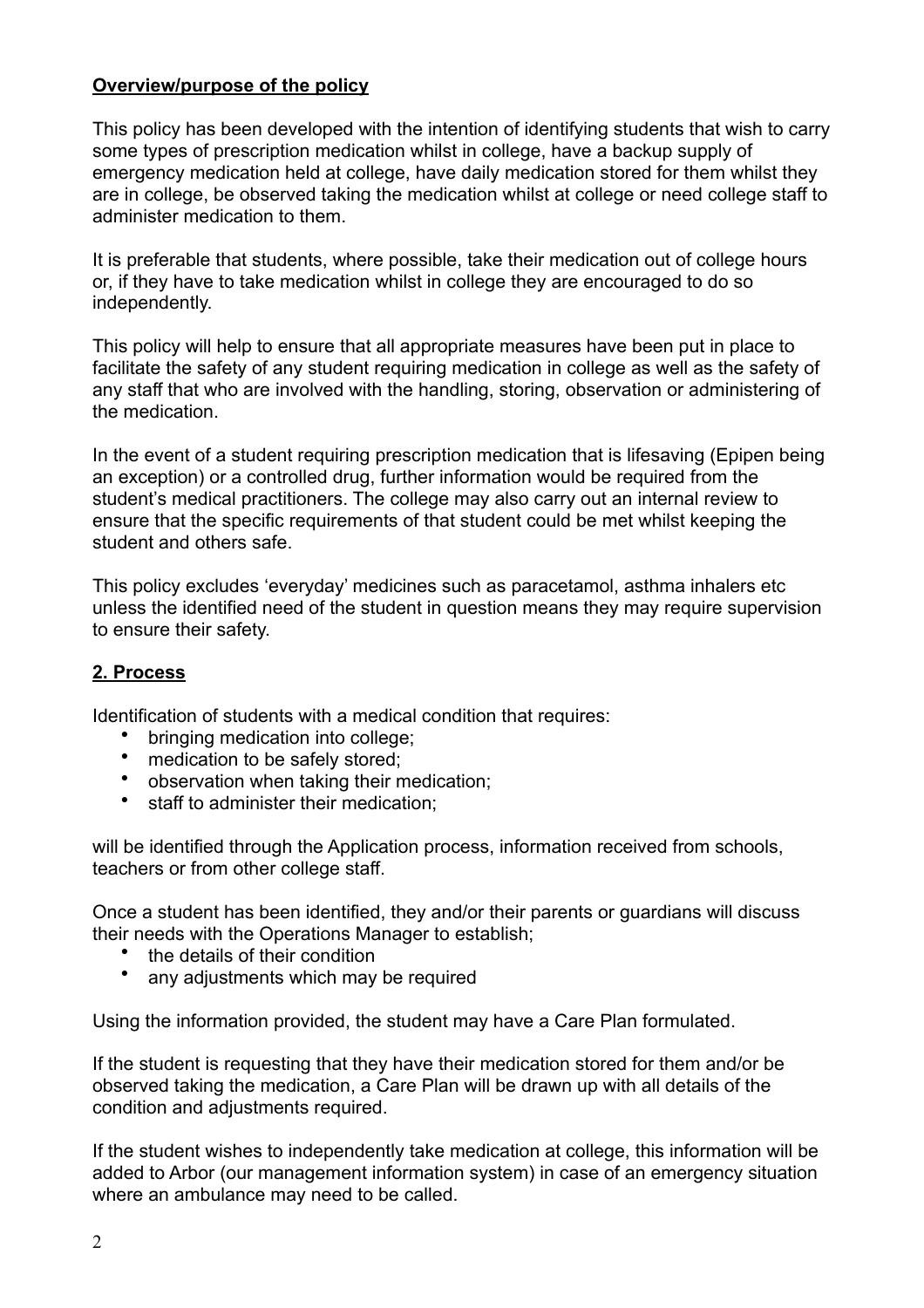If the student requires support in taking medication or needs college staff to administer medication, a Care Plan will be drawn up, detailing:

- the name of the medication
- the prescribed dosage<br>• purpose
- purpose
- how the medication will be administered and by whom

The Operations Manager will review if staff have had the relevant training to administer the medication.

A review of the student's requirements will be done each term to ensure that the college is aware of any changes to the medication needs. In addition, it is requested that the student, parent or guardian inform the Operations Manager as soon as any changes take place.

## **3. Communication**

Limited information regarding the student's medical condition will be available to relevant staff via the students Student Progress Tracker or information on Arbor with a note to contact the Medical Needs Coordinator if further information is required. Care Plans will be in student's files and in a locked drawer in the classroom if necessary in case of an emergency situation. A Data Protection form will be completed with all students before any information is shared.

Below is an outline of the different forms attached to this policy:

- Form 1: Request for student to carry own prescription medication
- Form 2: Request for college to provide observation in self administration of prescribed medication
- Form 3: Confirmation of the college's consent to provide observation of prescribed medication
- Form 4: Request for college to support with or administer prescribed medication
- Form 5: Confirmation of the college's agreement to support with or administer prescribed medication

The Operations Manager will meet with the students involved and collate the appropriate paperwork and, if necessary, discuss with other support teams.

Each student will have a named person to meet their medicine requirements; plus an additional two named staff to provide cover should the need arise. This may be the Operations Manager, Centre Manager, Learning Support Practitioners, Teachers or Safeguarding Lead, or any other appropriate member of staff.

The Operations Manager will include on the student's care plan what medicines will need to be taken and at what time and location. Both the student and named persons will agree this plan (for those under 18 a copy will be sent to parents / guardians to sign). Records will be held confidentially within the department. A medicine sheet for each student will be kept in the medicines folder for accurate record keeping of the staff involved, date, time and signature. Two members of staff will observe and sign the records. In the event that one or more of the named persons is absent, the Operations Manager or the Safeguarding Lead will contact another member of staff to ensure medicines are administered and recorded appropriately.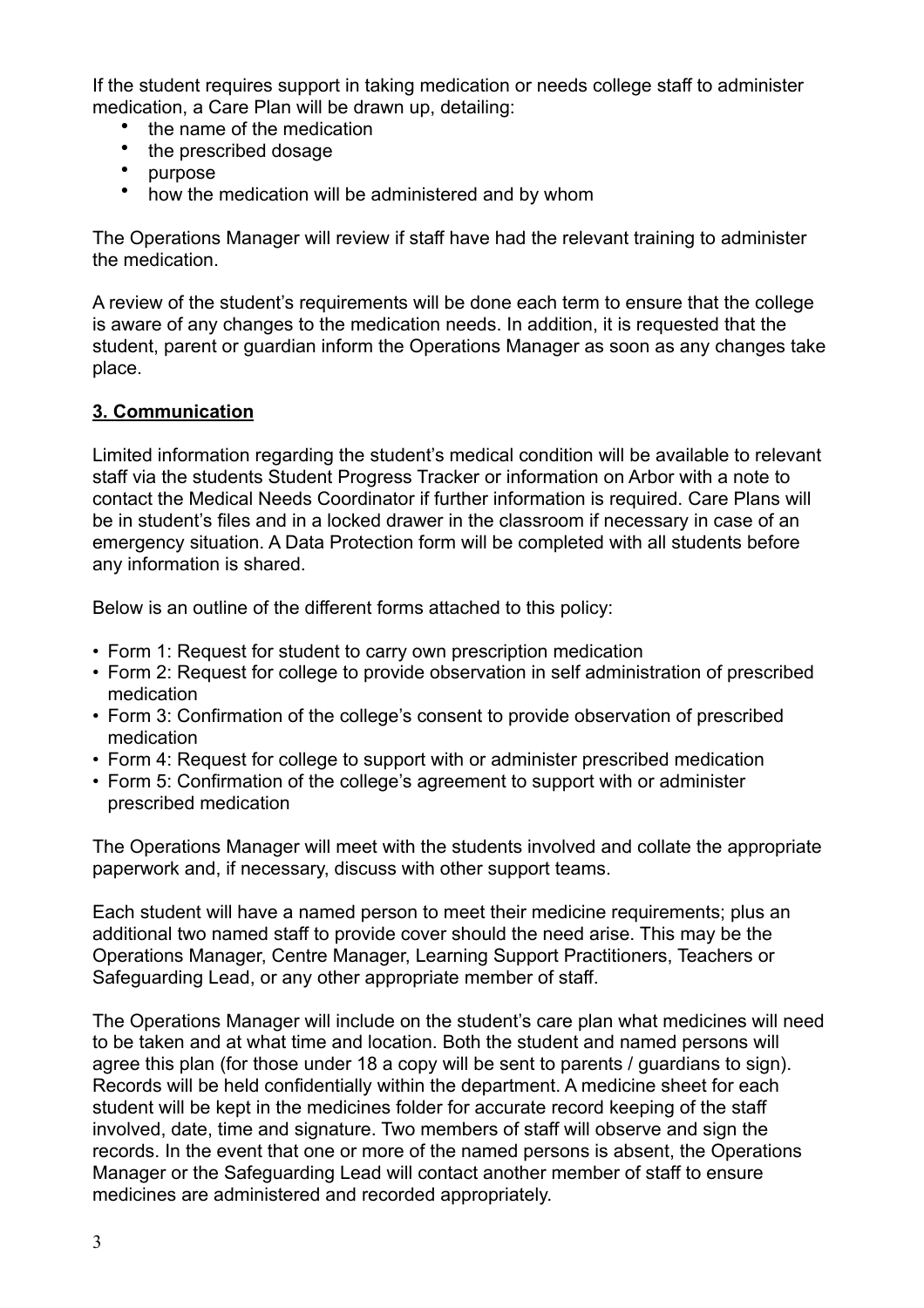# **4. Other Relevant Documents**

# **Annex:**

- Form 1: Request for student to carry own prescription medication
- Form 2: Request for college to provide observation in self administration of prescribed medication
- Form 3: Confirmation of the college's consent to provide observation of prescribed medication
- Form 4: Request for college to support with or administer prescribed medication
- Form 5: Confirmation of the college's agreement to support with or administer prescribed medication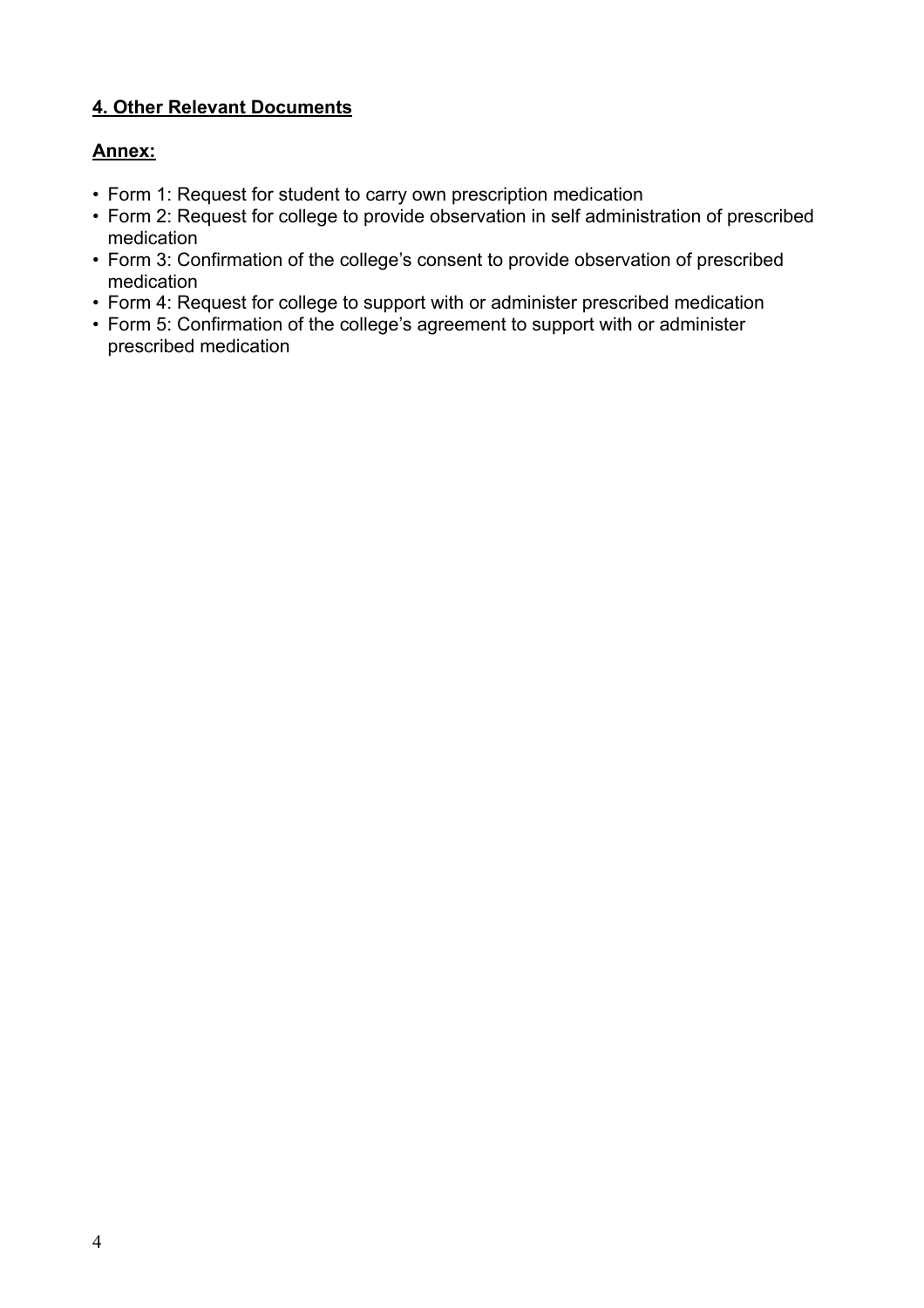## **Form 1: Request for student to carry own medication and/or keep spare / emergency medication in College**

*This request form must be completed as appropriate by the parent/guardian or student if over 18 years. Where a student needs to bring prescription medication into college it MUST be kept on their person at all times (if the student*  has been assessed as being responsible to carry their own medication). The student is to take full responsibility for the *medication whilst in college, work placement and on any trips and visits.* 

| for use as prescribed.                                                           |  |
|----------------------------------------------------------------------------------|--|
|                                                                                  |  |
|                                                                                  |  |
|                                                                                  |  |
|                                                                                  |  |
| Name of medication as described on container/packaging: ________________________ |  |
| Dosage and times as described on container:                                      |  |

If an Epipen is required can the student administer their own medication in the event of an emergency?

 $\_$  , and the set of the set of the set of the set of the set of the set of the set of the set of the set of the set of the set of the set of the set of the set of the set of the set of the set of the set of the set of th

Yes No

Does a spare Epipen need to be stored in college for emergency use?

Yes No

*If yes, please ensure that the spare medication is in a sealed but not lockable tupperware-type box with name and date of birth clearly visible. It is the student, parent or guardian's responsibility to ensure that all medication is in date and fit*  for purpose. The spare Epipen will be stored in the appropriate curriculum staff room which the student will be made *aware of, as will the tutors that are involved with the student.* 

| Care plan: Yes No (circle as appropriate)                                                |                                                                                                               |  |
|------------------------------------------------------------------------------------------|---------------------------------------------------------------------------------------------------------------|--|
| Print Name (of person making request): Name of the Manuscript of person making request): |                                                                                                               |  |
|                                                                                          | Contact phone number:                                                                                         |  |
| Parent/Guardian/Student's signature:                                                     |                                                                                                               |  |
| Manager immediately on 01322 600 845                                                     | If there are any changes regarding medication or care plan information please contact Sarah Lucas, Operations |  |
| Staff signature:                                                                         | Date                                                                                                          |  |

*A signed copy of this paperwork will be returned for your records.*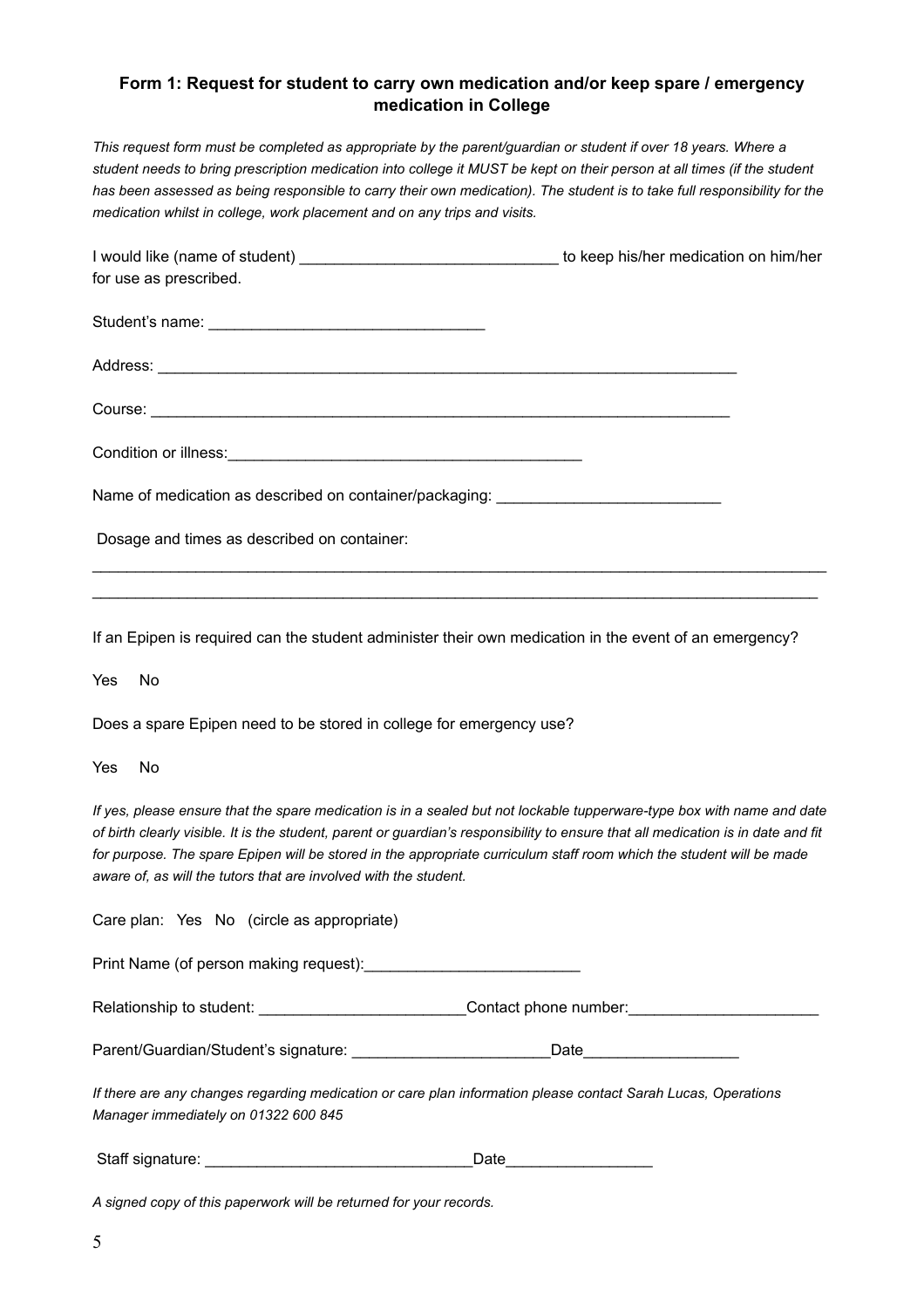#### **Form 2: Request for college to provide observation in the self-administration of prescribed medication**

This form must be completed by the student or, if under 18, the student's parent/guardian. Each medication must be listed separately. All prescribed medication should be brought into college in a daily medication holder, clearly marked with the student's name on it.

#### *It is the parent/guardian/student's responsibility, not the college's, to ensure that the correct medication is placed in the medication holder.*

|                       | Date of birth: |
|-----------------------|----------------|
| Address:              |                |
| Condition or illness: |                |
| G.P Name and address: |                |

Emergency Contact Information - this must be a responsible adult who is aware of the student's medical needs/medication details.

| <b>Contact 1</b>     | <b>Contact 2</b>     |
|----------------------|----------------------|
| Name:                | Name:                |
| Relationship:        | Relationship:        |
| Phone No home/ work: | Phone No home/ work: |
| Mobile:              | Mobile:              |

## **Number of medicines listed on form \_\_\_\_\_\_\_\_\_\_\_\_\_\_\_\_ (if more than one, please complete an additional form per medication)**

Name / Type of medication as described on container:

How long will the student need to take this medication? \_\_\_\_\_\_\_\_\_\_\_\_\_Dosage, time and method: \_\_\_\_\_\_\_\_\_\_\_\_

Any side effects we need to be aware of:

What constitutes an emergency and what should be done?

How do you wish us to dispose of any needles? Student to take home: \_\_\_Put in college sharps bin: \_\_\_

**\_\_\_\_\_\_\_\_\_\_\_\_\_\_\_\_\_\_\_\_\_\_\_\_\_\_\_\_\_\_\_\_\_\_\_\_\_\_\_\_\_\_\_\_\_\_\_\_\_\_\_\_\_\_\_\_\_\_\_\_\_\_\_\_\_\_\_\_\_\_\_\_\_\_\_\_\_\_\_\_\_\_\_\_** 

\_\_\_\_\_\_\_\_\_\_\_\_\_\_\_\_\_\_\_\_\_\_\_\_\_\_\_\_\_\_\_\_\_\_\_\_\_\_\_\_\_\_\_\_\_\_\_\_\_\_\_\_\_\_\_\_\_\_\_\_\_\_\_\_\_\_\_\_\_\_\_\_\_\_\_\_\_\_\_\_\_\_ \_\_\_\_\_\_\_\_\_\_\_\_\_\_\_\_\_\_\_\_\_\_\_\_\_\_\_\_\_\_\_\_\_\_\_\_\_\_\_\_\_\_\_\_\_\_\_\_\_\_\_\_\_\_\_\_\_\_\_\_\_\_\_\_\_\_\_\_\_\_\_\_\_\_\_\_\_\_\_\_\_\_

**Any Comments/Further information:** 

| <b>Requested by:</b>                                                                                            |      |
|-----------------------------------------------------------------------------------------------------------------|------|
|                                                                                                                 |      |
| Relationship to student: Note that the students of the students of the students of the students of the students |      |
|                                                                                                                 |      |
|                                                                                                                 | Date |

If there are any changes regarding medication or care plan information, please contact Sarah Lucas, Operations Manager, immediately on 01322 660845.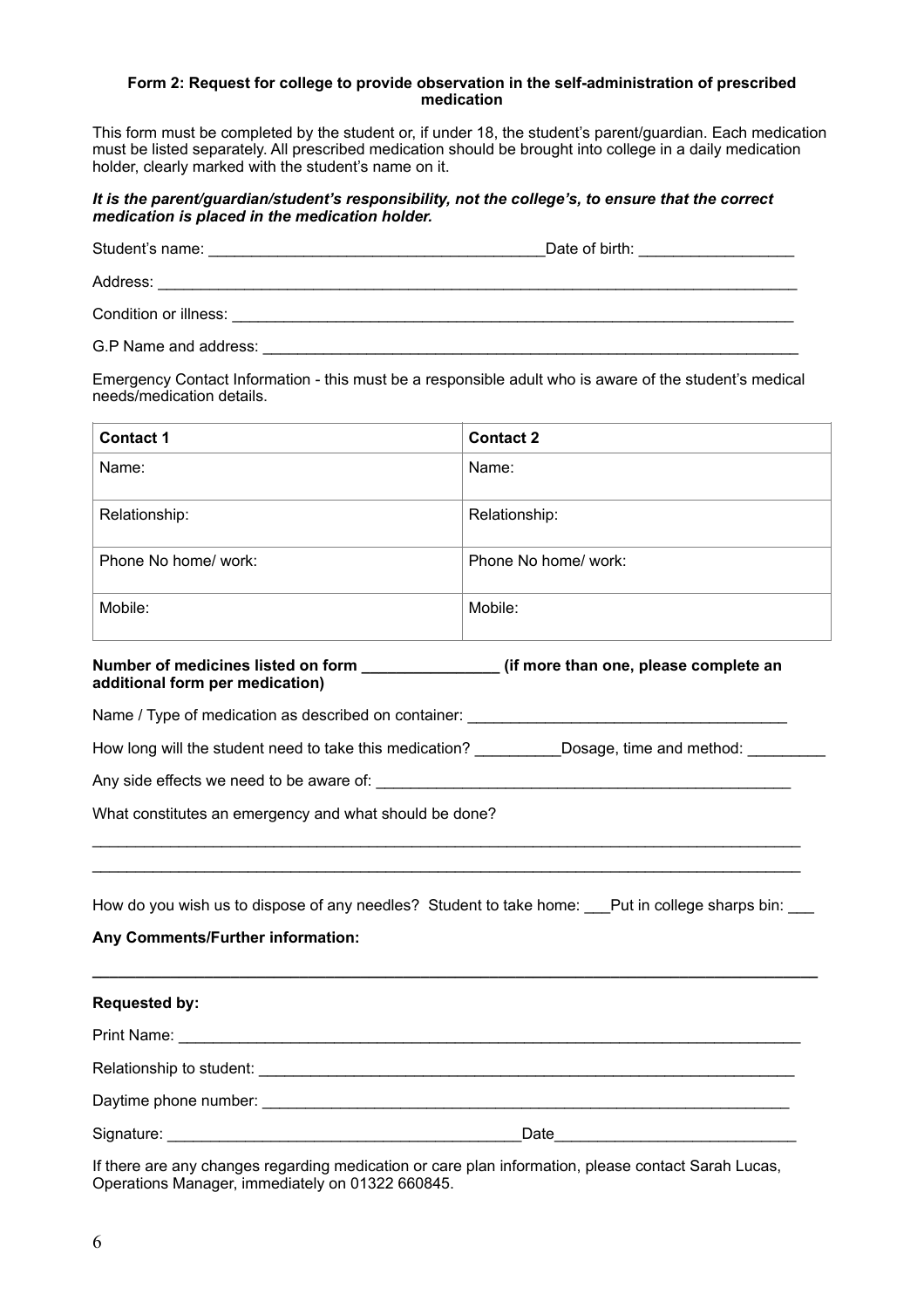## **Form 3: Confirmation of the college's agreement to provide observation in selfadministration of prescribed medication**

If there is more than one request a separate agreement form should be issued for each medication.

All prescribed medication should be brought into college in a daily medication holder, clearly marked with the student's name and medication name on it.

## *It is the student/parent/guardian's responsibility, not the college's, to ensure that the correct medication is placed in the medication holder.*

| The college agrees to observe/prompt: (name)                                                                                                                  |      |
|---------------------------------------------------------------------------------------------------------------------------------------------------------------|------|
| Taking: (quantity & name of medication)                                                                                                                       |      |
| As directed (time, route)                                                                                                                                     |      |
|                                                                                                                                                               |      |
|                                                                                                                                                               |      |
| the required training and updates to do so.                                                                                                                   |      |
| This agreement will continue until either the end date of the course of medication or until<br>instructed by a parent/guardian or in some cases, the student. |      |
| If there are any changes regarding medication or care plan information please contact<br>Sarah Lucas, Operations Manager, immediately on 01322 660845.        |      |
| Staff signature                                                                                                                                               | Date |

Position in College **Exercise 2018** 

7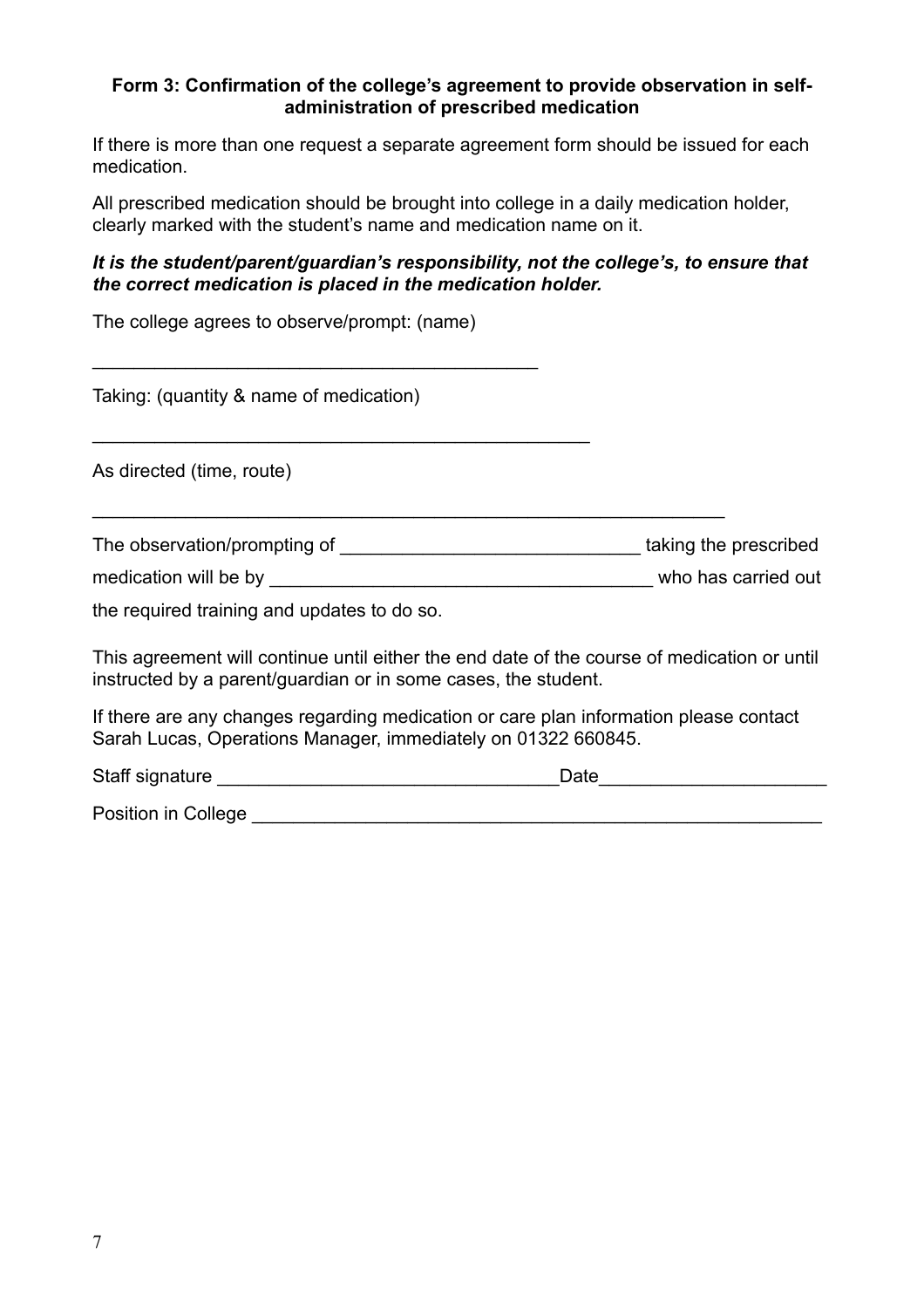#### **Form 4: Request for college to support with, or administer prescribed medication**

This form must be completed by the student or, if under 18, the student's parent/guardian. Each medication must be listed separately. All prescribed medication should be brought into college in a daily medication holder, clearly marked with the student's name on it. It is the parent/guardian/student's responsibility, not the college's, to ensure that *the correct medication is placed in the medication holder.* 

| Student's name: | Date of birth: |  |
|-----------------|----------------|--|
|                 |                |  |

Address: \_\_\_\_\_\_\_\_\_\_\_\_\_\_\_\_\_\_\_\_\_\_\_\_\_\_\_\_\_\_\_\_\_\_\_\_\_\_\_\_\_\_\_\_\_\_\_\_\_\_\_\_\_\_\_\_\_\_\_\_\_\_\_\_\_\_\_\_\_\_\_\_\_\_

Condition or illness: \_\_\_\_\_\_\_\_\_\_\_\_\_\_\_\_\_\_\_\_\_\_\_\_\_\_\_\_\_\_\_\_\_\_\_\_\_\_\_\_\_\_\_\_\_\_\_\_\_\_\_\_\_\_\_\_\_\_\_\_\_\_\_\_\_

G.P Name and address: \_\_\_\_\_\_\_\_\_\_\_\_\_\_\_\_\_\_\_\_\_\_\_\_\_\_\_\_\_\_\_\_\_\_\_\_\_\_\_\_\_\_\_\_\_\_\_\_\_\_\_\_\_\_\_\_\_\_\_\_\_\_

Emergency Contact Information - this must be a responsible adult who is aware of the student's medical needs/ medication details.

| <b>Contact 1</b>                                                                                                           | <b>Contact 2</b>     |  |  |  |
|----------------------------------------------------------------------------------------------------------------------------|----------------------|--|--|--|
| Name:                                                                                                                      | Name:                |  |  |  |
| Relationship:                                                                                                              | Relationship:        |  |  |  |
| Phone No home/ work:                                                                                                       | Phone No home/ work: |  |  |  |
| Mobile:                                                                                                                    | Mobile:              |  |  |  |
| Number of medicines listed on form _______________(if more than one, please complete an additional form<br>per medication) |                      |  |  |  |
| Name / Type of medication as described on container: ____________________________                                          |                      |  |  |  |
| How long will the student need to take this medication? ____________Dosage, time and method: __________                    |                      |  |  |  |
|                                                                                                                            |                      |  |  |  |
| What constitutes an emergency and what should be done?                                                                     |                      |  |  |  |
| How do you wish us to dispose of any needles?                                                                              |                      |  |  |  |
| Student to take home: Put in college sharps bin:                                                                           |                      |  |  |  |
| Comment/Further information:                                                                                               |                      |  |  |  |
| <b>Requested by:</b>                                                                                                       |                      |  |  |  |
|                                                                                                                            |                      |  |  |  |
|                                                                                                                            |                      |  |  |  |
|                                                                                                                            |                      |  |  |  |
|                                                                                                                            |                      |  |  |  |

If there are any changes regarding medication or care plan information please contact Sarah Lucas, Operations Manager, immediately on 01322 660845.